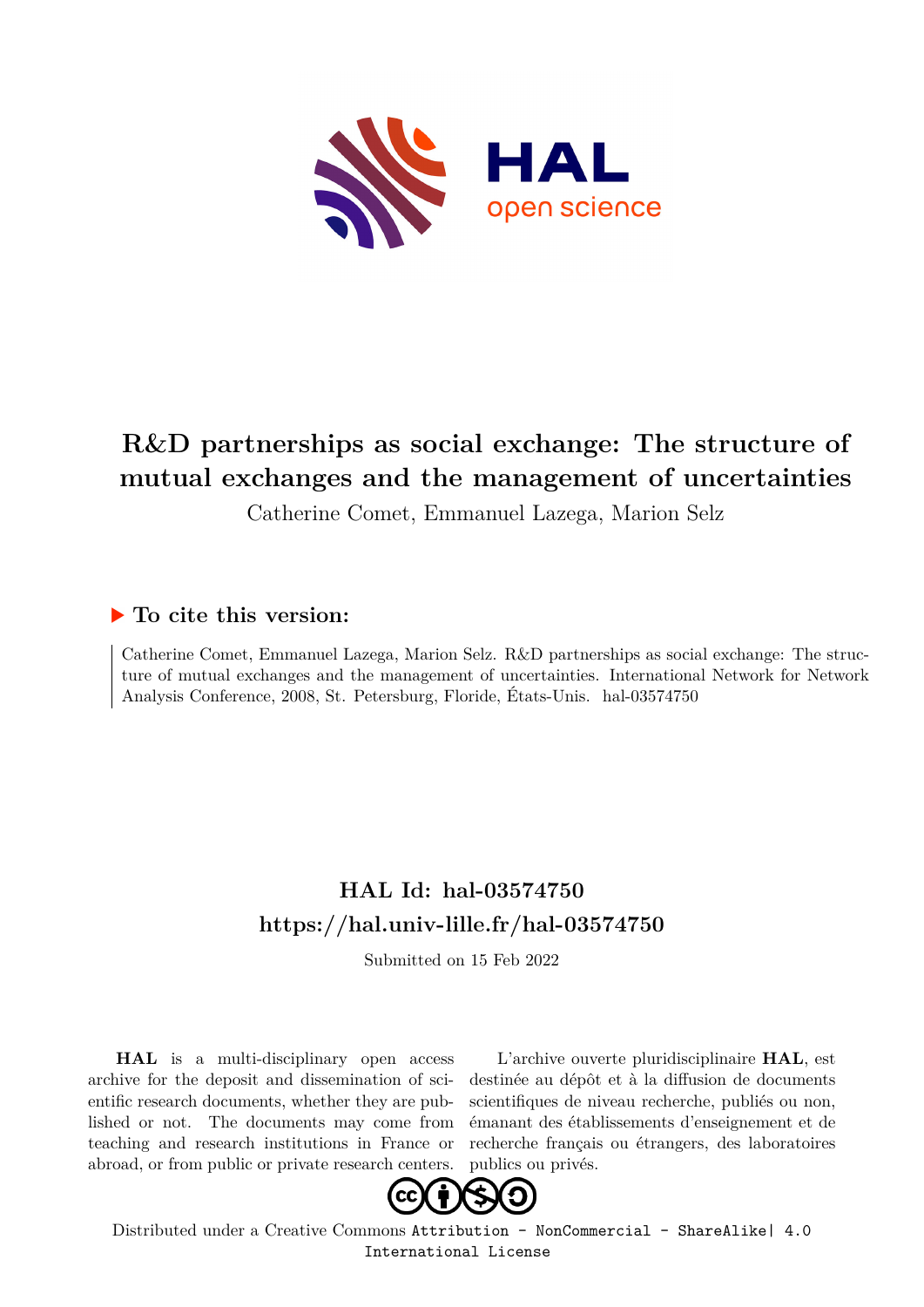#### *Working paper*

(presented at the International Network for Network Analysis Conference: Comet Catherine, Emmanuel Lazega, Marion Selz, 2008, « R&D Partnerships as Social Exchange », INSNA Conference, St Pete, Floride)

# **R&D partnerships as social exchange: The structure of mutual exchanges and the management of uncertainties**

**--** 

Catherine Comet, Clersé, Université Lille 1 Emmanuel Lazega, IRISSO, Université Paris-Dauphine Marion Selz, Centre Maurice Halbwachs

Keywords: R&D, inter-firm partnerships, innovation networks, knowledge sharing

### **Introduction**

Firms in Research and Development are devoted to increase stocks of knowledge in order to devise new applications and products. While they relate to sectors as various as Agriculture, Manufacturing or Finance and Insurance, their common strategic resource is knowledge. Moreover, they very frequently rely on partners to develop their innovations, insofar as knowledge is almost always distributed among several organizations, mainly research institutes, universities, other R&D firms, suppliers, or customers. As a consequence, the management of partnerships is a critical issue in the innovation process. Firms face important risks linked to notable and long-term investments. They have not only to select reliable partners with staying capacity, but also to manage interdependencies and communication problems. Different options are available to them to manage those uncertainties. According to Transaction Cost Theory (Willimson 1985), firms would better resort to contractual agreements. In contrast, we argue that R&D partnerships raise uncertainties that cannot be easily dispelled with contracts and that firms may privilege relational embeddedness to secure knowledge exchanges. The more uncertain the exchanges, the more embedded (Granovetter 1985), even if embeddedness is costlier than contracts for managers.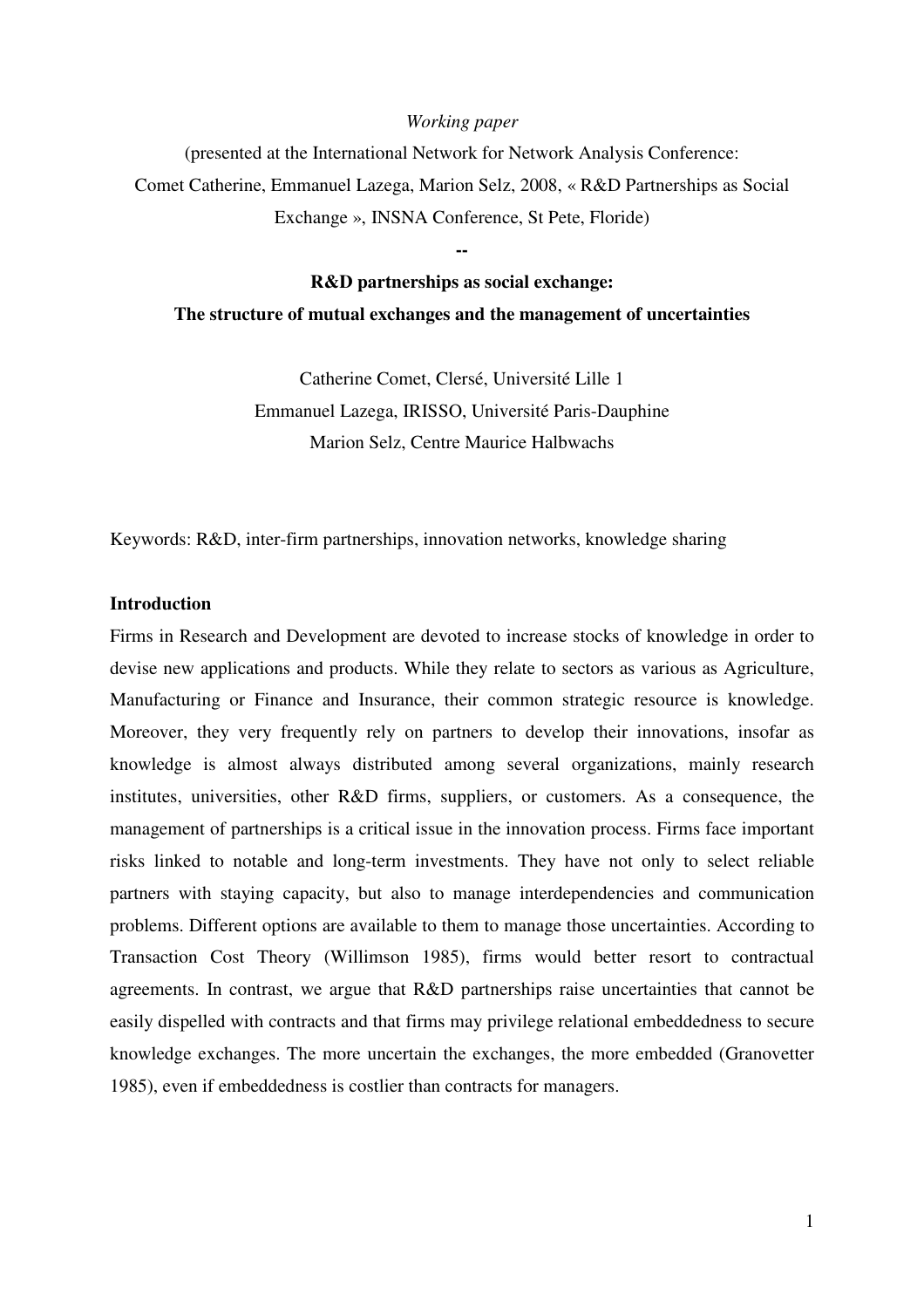We analyze the mutual exchanges in inter-firm partnerships from a survey<sup>1</sup> on inter-firm relationships, conducted by the Ministry of industry and the Ministry of Research in France. Exchanges convey different kinds of resources (knowledge but also staff, raw materials, equipments, buildings). Knowledge exchanges appear particularly reciprocal and symmetrical. We then compare the structure of mutual exchanges according to sectors (industry or services) and to the integration of the partnership inside a group or not. The more uncertain the exchanges, the more reciprocal and multiplex.

### **Inter-firm networks and knowledge sharing**

 $\overline{a}$ 

R&D partnerships generate many uncertainties, which may essentially be due to the specificity of the assets exchanged and to the risks related to partners' opportunism. Indeed knowledge exchanges are strategic for R&D firms, and the uncontrolled diffusion of knowledge may threaten their competitive advantage. However R&D firms have to collaborate with partners to foster their innovation capacity. Under those conditions, the Transaction Cost Theory predicts that firms would privilege contracts in order to alleviate the uncertainties weighing on transactions (Williamson 1985): integrating the activity within their organization would be more efficient than relying on markets, because of transaction costs. In contrast with this approach focused on contracts, economic sociology highlights the role of relational embeddedness to secure transactions (Williamson 1985, DiMaggio and Louch 1998). Uncertainties increase the need for social embeddedness of exchanges rather than for contracts: firms would rather use structural solutions to tackle the problems related to opportunism and bounded rationality, insofar as contracts cannot efficiently protect uncertain transactions, even if social embeddedness is costlier in time and energy.

The importance of social networks for innovative firms is widely recognized. Innovation studies focused extensively on clusters (Saxenian 1994, Llobera et al. 2000, Hamdouch 2009) and alliances (Gulati 1998, Borgatti and Foster 2003). Most researches study the consequences of social networks on innovation (Shan et al. 1994, Powell et al. 1996, Ahuja 2000, Owen-Smith et al. 2002, Owen-Smith et al. 2003, Chesborough 2003, Burt 2005) or on the performance of innovative firms (Baum et al. 2000, Stuart 2003). Fewer investigate the selection process of partners and the cause of structural patterns (Gulati 1995, Stuart 2000, Kogut 2000, Oliver 2001). Interorganizational networks are often considered as conduits to

<sup>&</sup>lt;sup>1</sup>. Emmanuel Lazega and Catherine Comet participated in the Users Committee of this survey (*Enquête sur les relations interentreprises 2002*), which designed the questionnaire.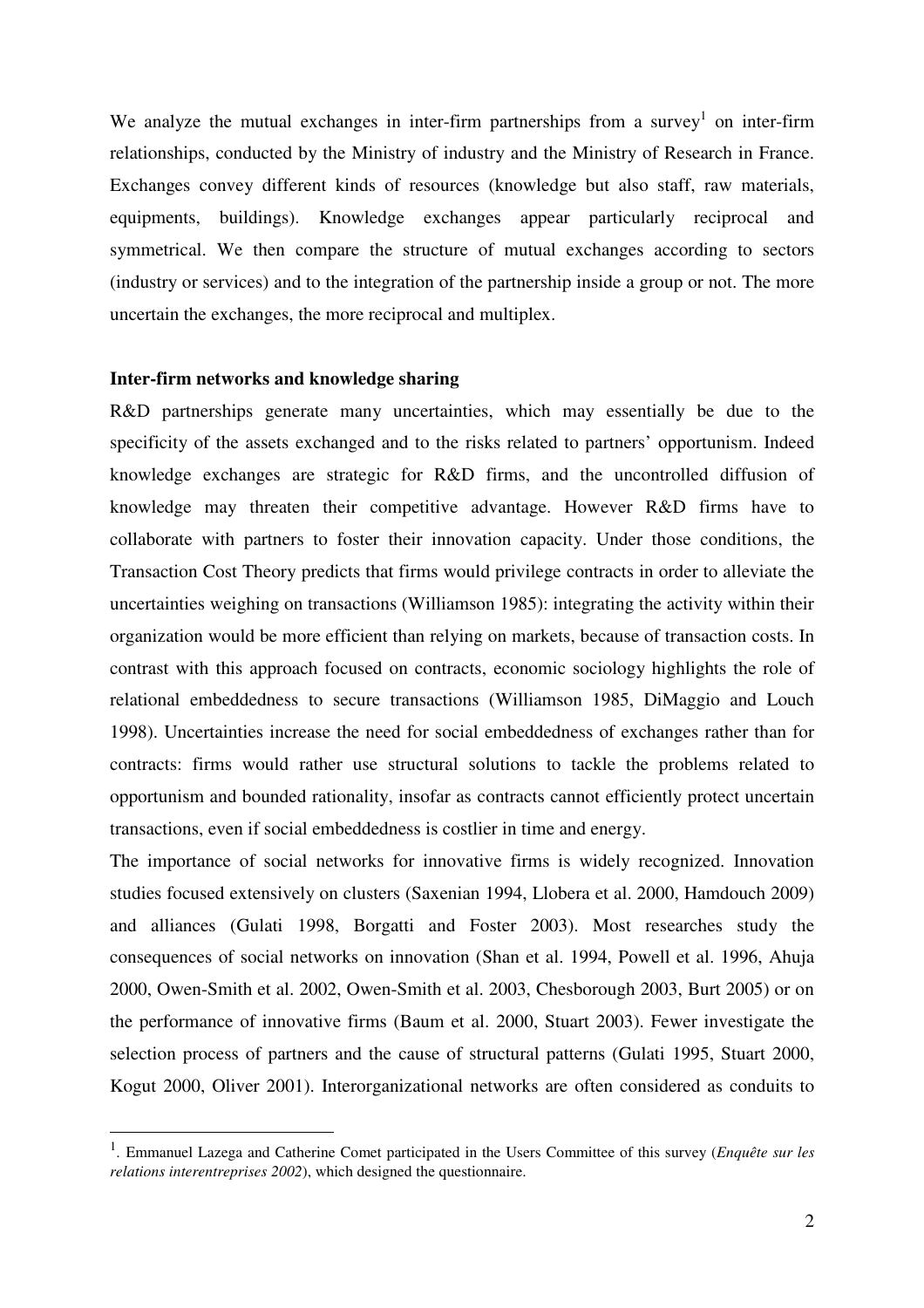access various resources, as information. More essentially, they are structural patterns that enable organizations to coordinate. As a consequence, they may depend on the characteristics of technologies in an industry as well as on social norms and institutional factors. Bruce Kogut (2000) shows how technologies and property rights in particular may influence the emergence and the stability of economic networks. While governance configuration determines the imputation of profits among cooperating organizations, it may also affect interfirm partnerships.

### **The variety of R&D partnerships**

We analyzed data from a survey on partnerships of French firms. Partnerships are defined as an inter-firm relationship, which must involve a minimum of cooperation, whether formalized through a contract or not, as opposed to simple client-supplier relationships. We selected only firms in R&D, whose main partners are other firms, research institutes, technical centres and non profits.

The sample comprises 1.600 R&D firms. Interviewees had to answer questions on their firm and on its three main partners. The survey thus provides information on the sampled firms (specialization, size, number of partners), on their partners (type, location, reasons for selection), on the type of relationship (joint research, subcontracting, multipartnership, joint venture), on the exchanged resources (staff, knowledge, raw material, equipment, buildings) and on the collaboration result (publications, patents, new products). Half of the sampled firms declared at least one partnership: 264 firms described one relationship, 131 described two and 409 described three. Globally, data provide information on 1.753 partnerships, which are the unit of analysis in our study.

These partnerships do vary to a great extent. We distinguish five categories of partnerships thanks to a hierarchical clustering with the four following variables: length, location, type of partner, and form of agreement.

- The first category comprises two thirds of the partnerships. It mainly relates to outsourcing for specific needs. It mostly covers subcontracting, but also joint research. Partners are essentially R&D firms and public labs, mostly located in France and often in the same region or local area.
- The second category gathers one fifth of the partnerships. It contains a majority of multipartnerships. Besides partners are mostly located abroad and are often research consortiums. The firms from this category more frequently relate to services for enterprises.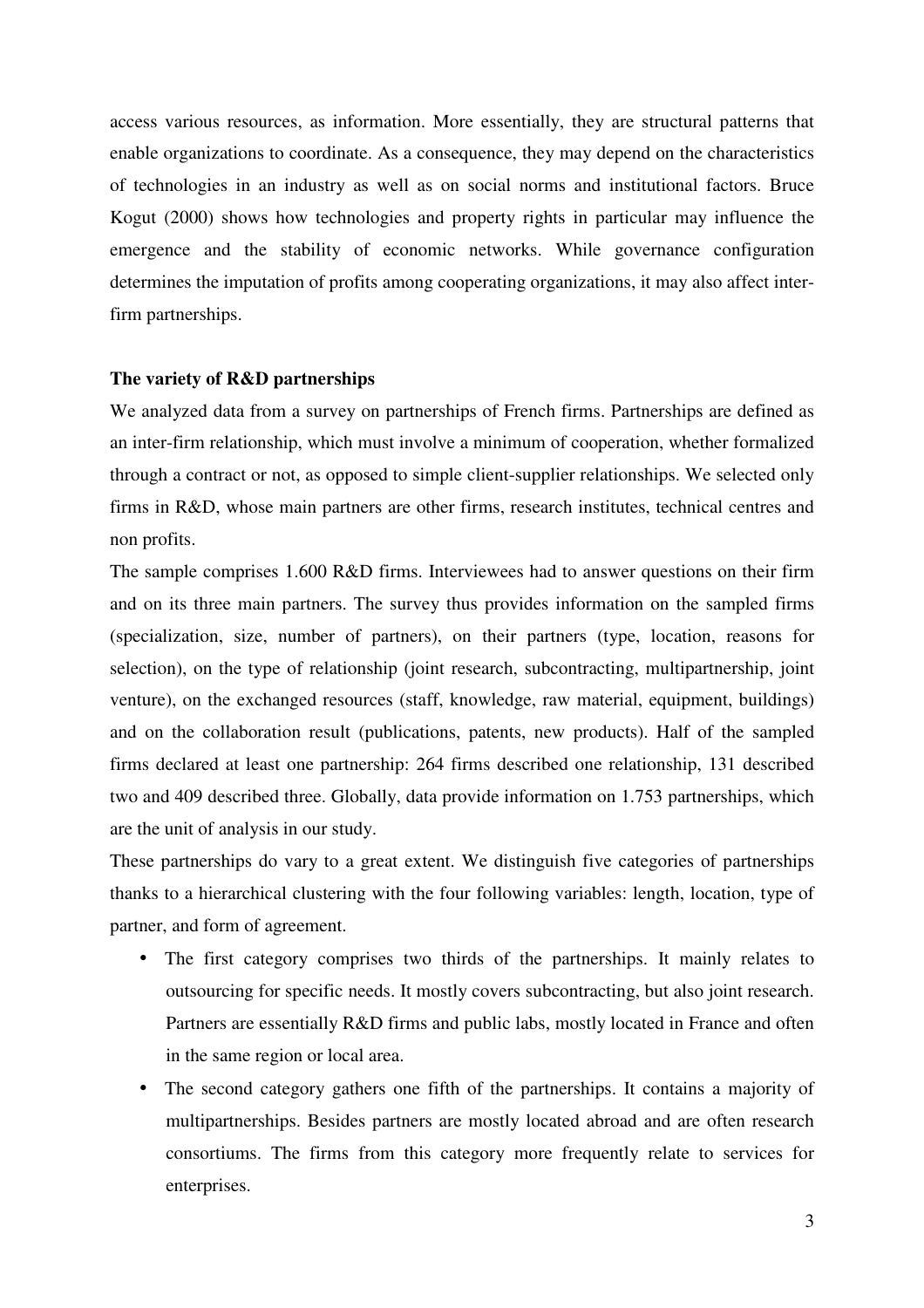- The third category (7% of the partnerships) mainly refers to long-term partnerships relying on a joint venture.
- The fourth category  $(4\%)$  only refers to partnerships with non profits.
- The fifth (3%) mainly relates to manufacturing of producer goods.

### **The structure of mutual exchanges**

 $\overline{a}$ 

To demonstrate our arguments, we analyze the content of mutual exchanges. We name the focal firm Ego and its partner Alter. In next tables, we consider what kind of resources is brought by Ego to acquire a specific kind of resource (e.g. knowledge) from Alter. Each cell refers to the percentage of partnerships in which a resource A is exchanged for a resource B. In the survey,  $R&D$  partnerships never relate to non-reciprocated transfers<sup>2</sup>.

R&D partnerships are particularly knowledge-intensive. Knowledge transfers and sharing are prevailing: Half of the partnerships relate to transfers of knowledge from the focal firm to its partner (252 partnerships), from the partner to the focal firm (230) or to a symmetrical exchange (375). We can observe in the Table 1 that knowledge is the most frequent money used by Ego as well as Alter to obtain any other resource - staff, raw material, equipment or buildings. The percentages of the column "knowledge" are higher than the percentages of the other columns, as well as the percentages of the line "knowledge" toward those of the other lines. Knowledge transfers are highly symmetrical. The most frequent type of mutual exchange is knowledge for knowledge: Two fifth of the partnerships imply exchanges of knowledge for knowledge, and a similar part of raw material for knowledge. From this point of view, knowledge exchanges differ from the exchanges of other resources, which are less symmetrical<sup>3</sup>.

More generally, exchanges are rather reciprocal and the resources given by Ego and those given by Alter are relatively balanced. The main difference is that the focal firms are more interested in the equipment of their partners than the reverse. The transfers often convey several resources: More precisely, there are as many multiplex transfers (conveying several resources) as uniplex tranfers (conveying only one resource). Because of idiosyncratic investment, even equipment and raw material may often be specific assets, whose transfers

<sup>&</sup>lt;sup>2</sup> There are actually 5 non-reciprocated transfers for 1.753 partnerships in the survey. R&D partnerships depart from simple market exchanges and tend to be more similar to social exchange (see Blau 1964). They are rarely one-shot transactions and often tend to be long-term engagements. However two fifth of the survey respondents did not cite any resource transferred, nor received.

<sup>&</sup>lt;sup>3</sup> Symmetry refers to mutual exchanges of the same resource, whereas reciprocity refers to exchanges which are reciprocated, but not necessarily with the same money.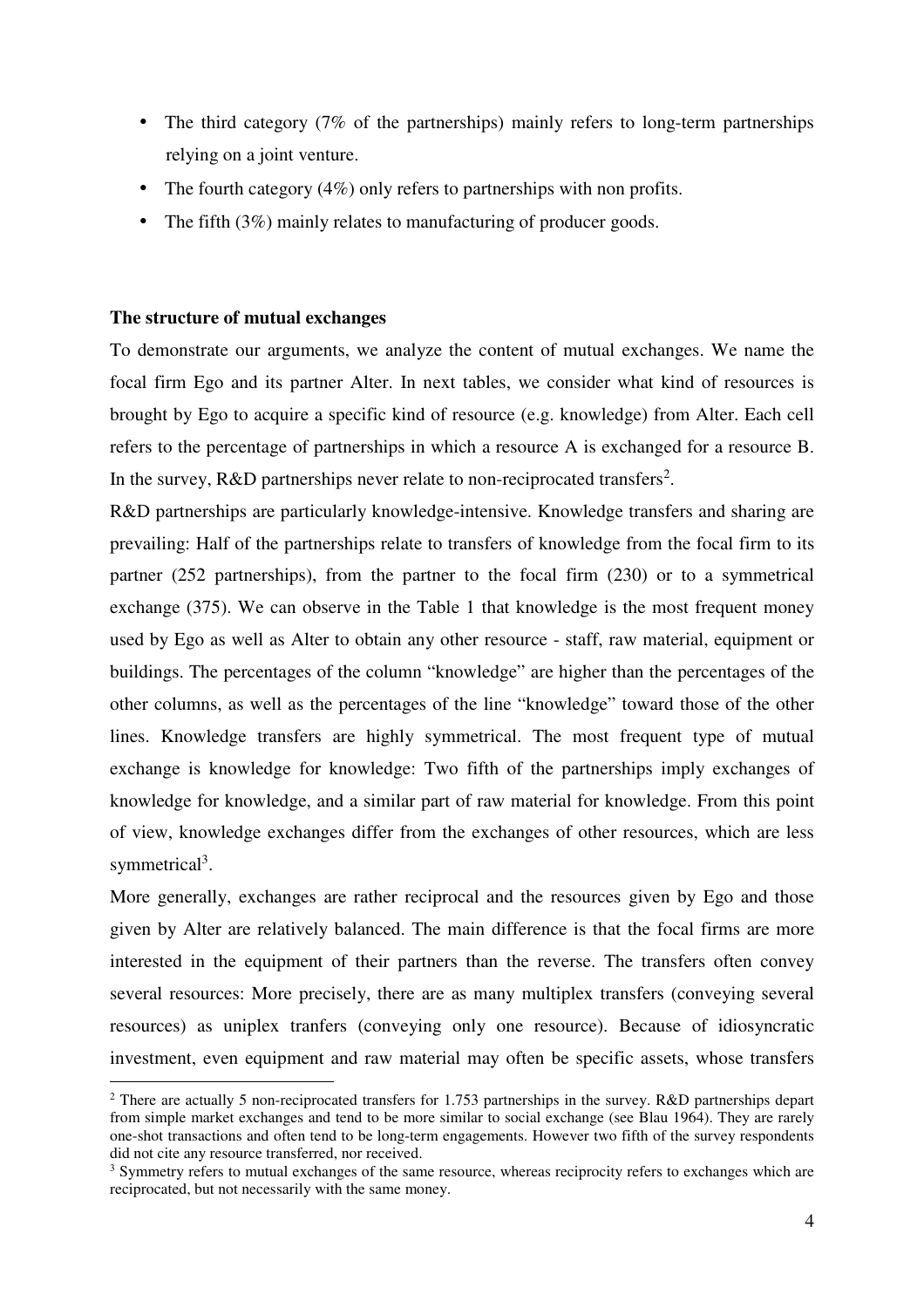are preferably embedded in other exchanges. It may then increase interdependencies among partners, strengthen their partnerships, and thus secure their exchanges. As interdependencies become stronger among partners, the cost of defection increases, and the threat of sanctions (i.e. exclusion) becomes more credible as well.

|                  |         |           | Raw      |           |                  |
|------------------|---------|-----------|----------|-----------|------------------|
| ALTER/EGO        | Staff   | Knowledge | material | Equipment | <b>Buildings</b> |
| <b>Staff</b>     | $7.2\%$ | 9.6%      | 8.9%     | 5.6%      | 4.3%             |
| Knowledge        | 12.3%   | 21.4%     | 19.3%    | $12.1\%$  | 7.1%             |
| Raw material     | $9.6\%$ | 15.6%     | $9.1\%$  | $9.7\%$   | $6.4\%$          |
| Equipment        | $9.1\%$ | 14.5%     | 13.4%    | 8.0%      | 4.4%             |
| <b>Buildings</b> | $4.0\%$ | 5.6%      | 5.3%     | $3.0\%$   | 2.7%             |

*Table 1: The mutual exchanges of resources in R&D partnerships (N=1.753)* 

The structure of mutual exchanges according to categories of partners suggests that R&D firms exchange specific resources with their partners according to their category. Partnerships are specialized. Knowledge is preferably supplied by public research centres and non profits. The partnerships with public research centres are more knowledge-intensive than any other kind of partnership. Nearly 30% of these exchanges are mutual knowledge sharing. Moreover knowledge is often exchanged for staff (19% of the partnerships with labs). Exchanges of raw material and equipment for knowledge are also frequent (respectively 27% and 18%). When partners are non profits, relationships are even more knowledge-intensive yet. In this case, knowledge transfers are highly reciprocal: 37% of the partnerships are reciprocal exchanges of knowledge. This may illustrate a specificity of the institutional organization of research in France, where researchers are mostly concentrated in public research centres.

Nevertheless most partnerships occur with other R&D firms, which often bring knowledge for staff, similarly to partnerships with labs. The structure of these exchanges is close to the mean structure in Table 1. Unfortunately it is not possible data to distinguish competitors among these partners in the survey. We can only presume that they may often be competitors, because of the strong interdependencies among competitors in particular toward knowledge (von Hippel 1987).

Reversely, partnerships with technical centres as well as with firms without R&D are seldom motivated by knowledge transfers. Rather, ego often exchanges knowledge for equipment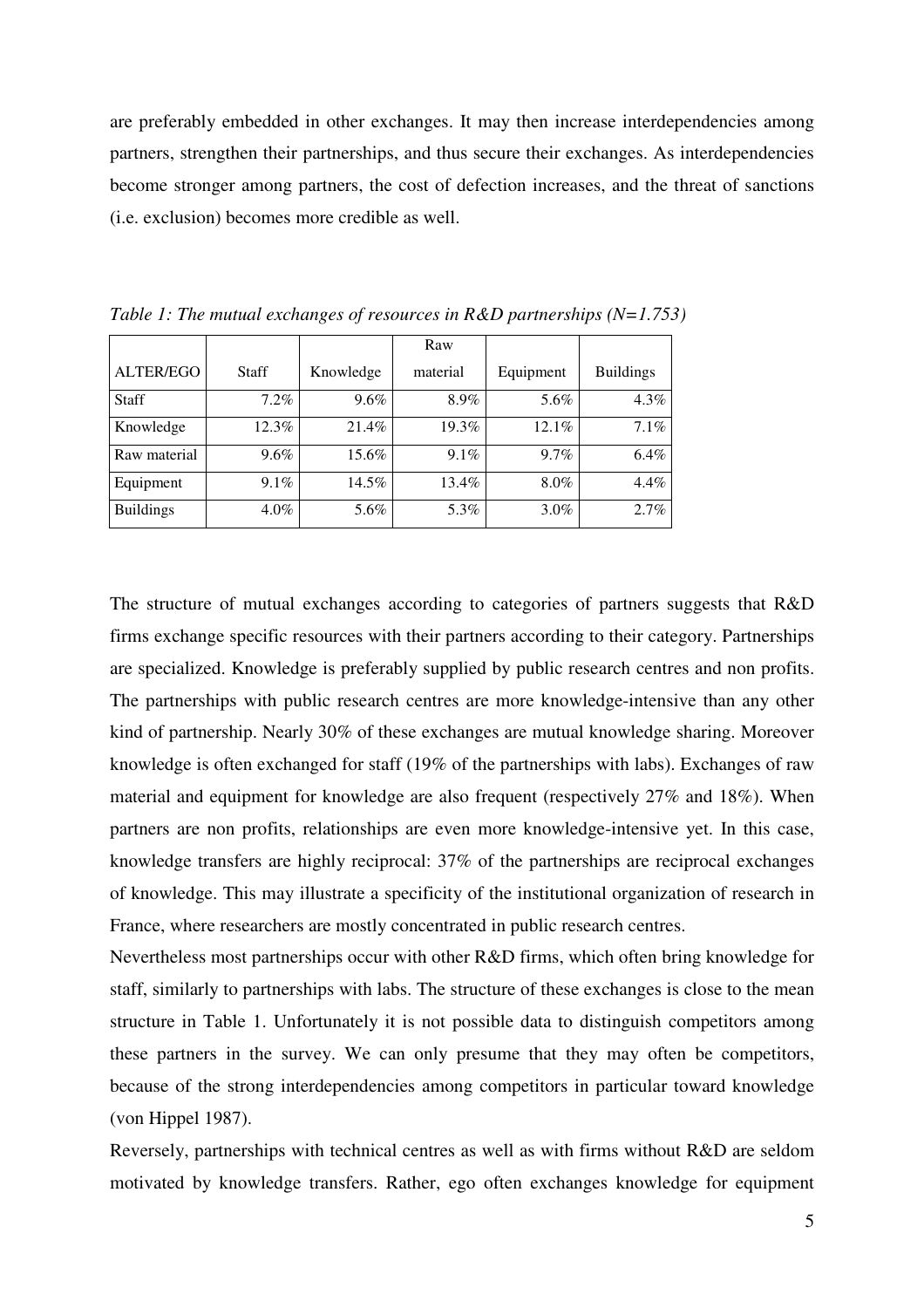with technical centres and for equipment, raw material and to a lesser extent staff with non-R&D firms. Partnerships with consortiums do not offer significant variations with the mean structure.

|                   |                  |         |           | Raw      |           |                  |
|-------------------|------------------|---------|-----------|----------|-----------|------------------|
|                   | <b>ALTER/EGO</b> | Staff   | Knowledge | material | Equipment | <b>Buildings</b> |
| R&D Firms         | <b>Staff</b>     | 7.7%    | 9.9%      | 9.3%     | 7.3%      | 5.6%             |
| $(N=879)$         | Knowledge        | 10.1%   | 19.2%     | 17.9%    | 10.1%     | $6.8\%$          |
|                   | Raw material     | 12.1%   | 18.5%     | 10.5%    | 11.9%     | 8.6%             |
|                   | Equipment        | 8.4%    | 11.8%     | 9.9%     | 7.2%      | 4.7%             |
|                   | <b>Buildings</b> | 3.8%    | 4.4%      | 4.6%     | 3.1%      | 3.1%             |
| Research          | <b>Staff</b>     | $7.1\%$ | 9.7%      | 8.4%     | 4.2%      | 2.9%             |
| centres $(N=381)$ | Knowledge        | 18.6%   | 28.6%     | 27.3%    | 18.4%     | 8.9%             |
|                   | Raw material     | 7.1%    | 11.5%     | 7.6%     | 7.3%      | 3.4%             |
|                   | Equipment        | 12.1%   | 17.6%     | 19.4%    | 11.0%     | 4.5%             |
|                   | <b>Buildings</b> | 4.5%    | 6.3%      | 5.8%     | 3.4%      | 2.4%             |
| Technical         | <b>Staff</b>     | 4.6%    | 8.2%      | 8.7%     | 3.6%      | 2.0%             |
| centres $(n=196)$ | Knowledge        | 8.2%    | 15.8%     | 14.8%    | 8.2%      | 3.6%             |
|                   | Raw material     | 4.1%    | 7.7%      | 3.6%     | 2.6%      | 2.6%             |
|                   | Equipment        | $7.1\%$ | 18.9%     | 18.4%    | 7.7%      | 2.6%             |
|                   | <b>Buildings</b> | 3.6%    | 8.2%      | 8.2%     | 2.0%      | 2.0%             |
| Consortium        | Staff            | 9.3%    | 8.6%      | 5.7%     | 4.3%      | 2.9%             |
| $(N=140)$         | Knowledge        | 12.9%   | 23.6%     | 14.3%    | 12.1%     | 6.4%             |
|                   | Raw material     | $6.4\%$ | 12.9%     | 12.9%    | 10.7%     | 3.6%             |
|                   | Equipment        | 7.9%    | 10.7%     | 10.7%    | 6.4%      | 5.0%             |
|                   | <b>Buildings</b> | 3.6%    | 3.6%      | 2.9%     | 3.6%      | 2.9%             |
| Non-R&D           | <b>Staff</b>     | 8.7%    | 13.0%     | 12.0%    | 5.4%      | 7.6%             |
| Firms $(N=92)$    | Knowledge        | 7.6%    | 9.8%      | 15.2%    | 7.6%      | 7.6%             |
|                   | Raw material     | 14.1%   | 22.8%     | 4.3%     | 13.0%     | 9.8%             |
|                   | Equipment        | 10.9%   | 21.7%     | 12.0%    | 7.6%      | 5.4%             |
|                   | <b>Buildings</b> | 7.6%    | 10.9%     | $6.5\%$  | 2.2%      | 2.2%             |
| Non profits       | Staff            | $3.1\%$ | 7.7%      | 9.2%     | $1.5\%$   | $0.0\%$          |
| $(N=65)$          | Knowledge        | 21.5%   | 36.9%     | 21.5%    | 20.0%     | $10.8\%$         |
|                   | Raw material     | 7.7%    | 18.5%     | 15.4%    | 7.7%      | $6.2\%$          |
|                   | Equipment        | 7.7%    | 18.5%     | $18.5\%$ | 6.2%      | $3.1\%$          |
|                   | <b>Buildings</b> | $1.5\%$ | 7.7%      | 7.7%     | 1.5%      | 1.5%             |

*Table 2: The mutual exchanges of resources according to categories of partners*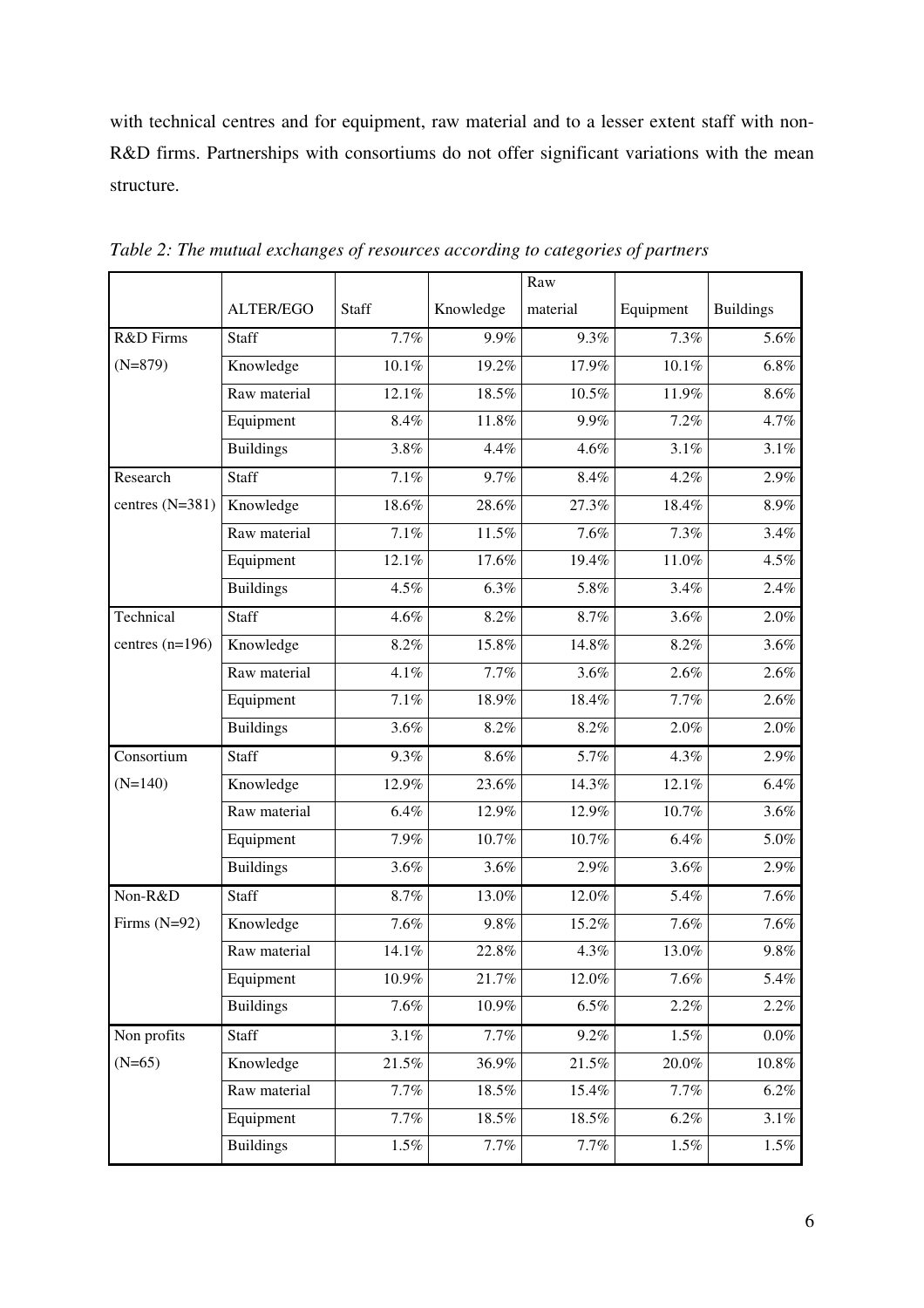#### **The management of uncertainties**

In this part, we analyze if the structure of these mutual exchanges may or not vary according to sectors – industry *versus* services – and to the integration of the partnership inside a group. The partnerships of industrial firms sharply differ from those of firms in services. The partnerships from firms in services are more knowledge-intensive and more reciprocal. One third of the partnerships in services convey knowledge mutual sharing against one sixth in industry. The exchanges of industrial firms involve fewer resources in general. R&D partnerships in services may be more uncertain and complex. Property rights are also more difficult to enforce. As a result, they are more likely to be embedded in multiplex and reciprocal exchanges.

|             |                  |              |           | Raw      |           |                  |
|-------------|------------------|--------------|-----------|----------|-----------|------------------|
|             | <b>ALTER/EGO</b> | <b>Staff</b> | Knowledge | material | Equipment | <b>Buildings</b> |
| Industry    | <b>Staff</b>     | 4.6%         | 7.4%      | 7.5%     | 3.8%      | 2.6%             |
| $(N=1.140)$ | Knowledge        | 8.0%         | 14.8%     | 14.3%    | 8.2%      | 4.1%             |
|             | Raw material     | 4.7%         | 7.6%      | 4.7%     | 4.9%      | 3.2%             |
|             | Equipment        | 6.4%         | 12.5%     | 11.3%    | 6.1%      | 3.2%             |
|             | <b>Buildings</b> | $1.9\%$      | $4.0\%$   | $4.0\%$  | 1.7%      | $1.7\%$          |
| Services    | <b>Staff</b>     | 12.2%        | 13.9%     | 11.4%    | 9.1%      | 7.3%             |
| $(N=613)$   | Knowledge        | 20.2%        | 33.6%     | 28.5%    | 19.2%     | 12.6%            |
|             | Raw material     | 18.6%        | 30.3%     | 17.3%    | 18.6%     | 12.4%            |
|             | Equipment        | 14.2%        | 18.4%     | 17.3%    | 11.4%     | 6.5%             |
|             | <b>Buildings</b> | 7.8%         | 8.6%      | 7.3%     | 5.4%      | 4.6%             |

*Table 3: Exchanges in industry and in services* 

Exchanges are more knowledge-intensive with partners outside the group. Symmetrical exchanges of knowledge in particular represent one sixth of the partnerships inside the group, but nearly one fourth of those outside the group. The fact that exchanges may be more secure inside the group does not foster knowledge transfers. Firms may have been forced into partnerships with firms inside the group by their holding company, which may not promote intense collaboration. Nevertheless this tendency contradicts the predictions of the Transaction Costs Theory.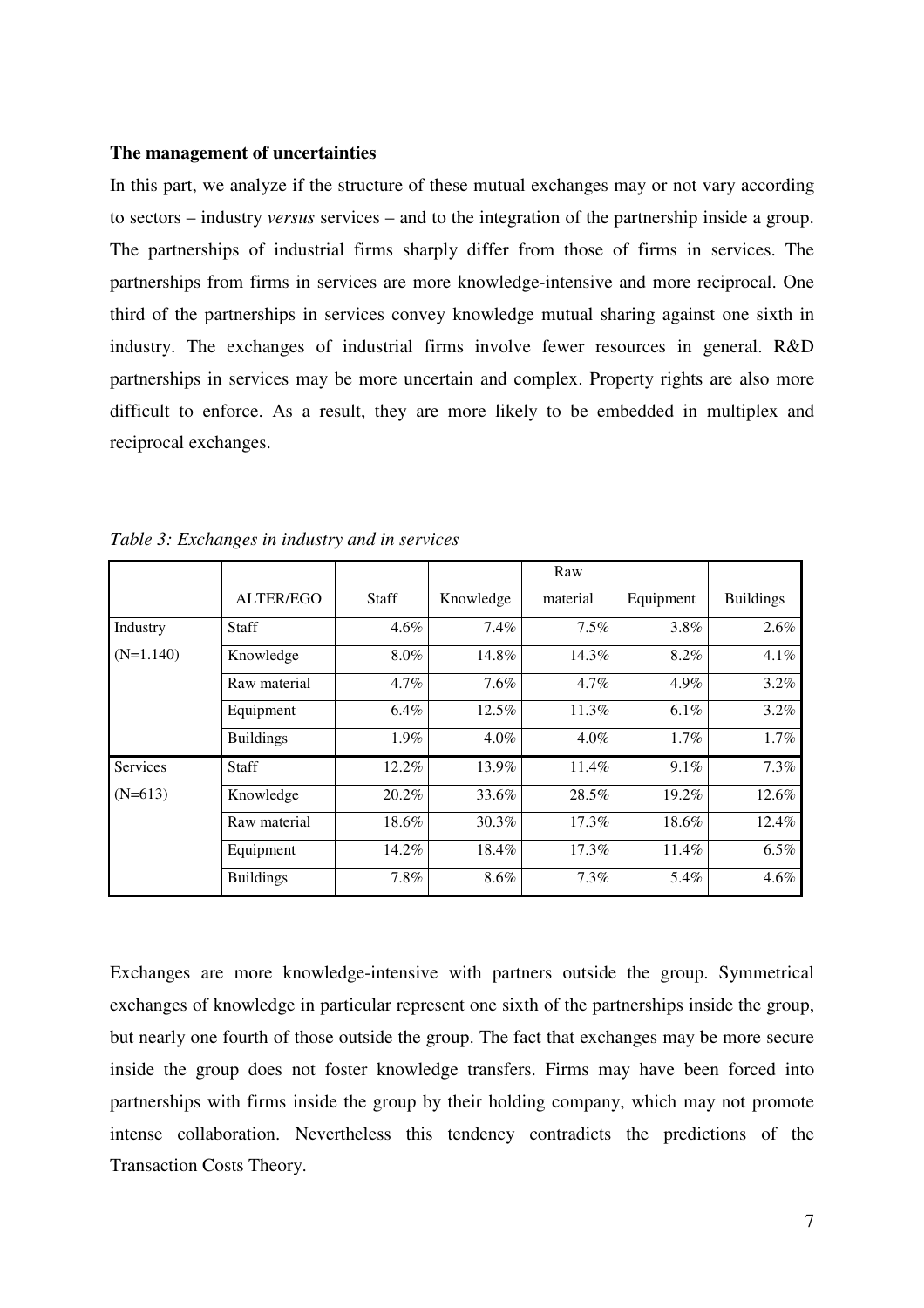Moreover partnerships with firms outside the group do not only convey more knowledge, but also more resources in general. Exchanges are more multiplex with partners outside the group rather than inside the group. As partnerships outside the group may be more uncertain, strengthening interdependencies with partners may thus be a structural solution used by firms to protect their exchanges. Indeed greater multiplexity and reciprocity translate a higher degree of social embeddedness.

|                  |                  |              |           | Raw      |           |                  |
|------------------|------------------|--------------|-----------|----------|-----------|------------------|
|                  | <b>ALTER/EGO</b> | <b>Staff</b> | Knowledge | material | Equipment | <b>Buildings</b> |
| Alter belongs to | Staff            | 8,7%         | 9,9%      | 8,7%     | 6,3%      | 5,3%             |
| Ego's group      | Knowledge        | 10,6%        | 15,6%     | 13,3%    | 7,8%      | 6,3%             |
| $(N=473)$        | Raw material     | 9,5%         | 14,0%     | 7,0%     | 8,9%      | 7,4%             |
|                  | Equipment        | 8,2%         | 11,6%     | 9,7%     | 6,6%      | 5,1%             |
|                  | <b>Buildings</b> | 5,1%         | 6,6%      | 5,7%     | 3,8%      | 3,6%             |
| Alter does not   | Staff            | 6,7%         | 9,6%      | $9,0\%$  | 5,4%      | 3,9%             |
| belong to Ego's  | Knowledge        | 12,9%        | 23,5%     | 21,5%    | 13,6%     | 7,4%             |
| group            | Raw material     | 9,6%         | 16,2%     | $10,0\%$ | $10.0\%$  | 6,0%             |
| $(N=1.276)$      | Equipment        | $9.5\%$      | 15,7%     | 14,8%    | 8,5%      | 4,2%             |
|                  | <b>Buildings</b> | 3,6%         | 5,3%      | 5,2%     | 2,7%      | 2,4%             |

*Table 4: Exchanges inside the group and outside the group* 

#### **Conclusion**

Most studies on innovation networks generally scrutinize the structure of networks and their impact on performance or innovation but overlook the content of exchanges. Nonetheless the type of resources exchanged is not negligible. These analyses of the resources conveyed through R&D partnerships show that knowledge transfers and sharing in particular respect rules on status and reciprocity. Besides knowledge is a crucial resource for R&D firms that may manage these exchanges with external partners very carefully. They appear to privilege relational embeddedness rather than contracts. While R&D partnerships are very knowledgeintensive, knowledge exchanges are highly reciprocal and symmetrical. More generally, partnerships often convey multiple resources. However the structure of exchanges varies according to the uncertainties faced by firms. The structure of exchanges among R&D firms diverges between industry and services. The exchanges from firms in services appear significantly more knowledge-intensive and more multiplex, whereas the exchanges from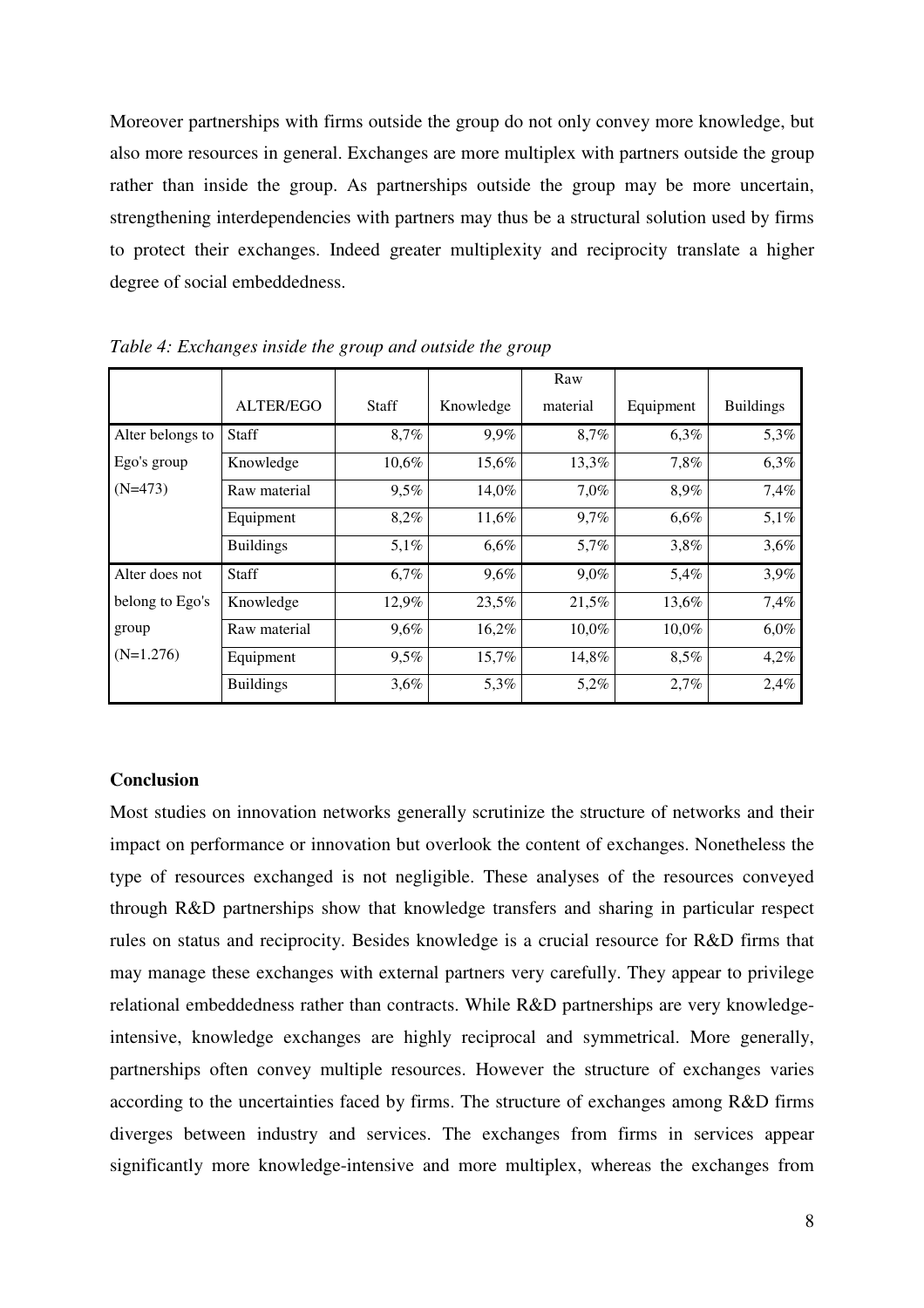industrial firms involve fewer resources. R&D partnerships in services are more embedded in multiplex exchanges, since these partnerships are more uncertain and complex and since property rights are more difficult to enforce. In addition, exchanges are more knowledgeintensive and more multiplex outside the group, even if exchanges may be more uncertain outside the group. As a result, relational embeddedness and social exchange are more frequently employed than contracts to manage uncertainties, despite that they are costlier for managers in time and energy.

These results may enlighten the bias of most studies on innovation networks, whose data are based on contracts. They plead for a broader perspective, which integrates informal dimensions of partnerships management. The approaches based on contracts may produce interesting results on the choice of partners and on the effects on innovation for instance, but they cannot totally catch how firms do manage the uncertainties they face in these partnerships. One important question deals with the partnerships with competitors. We could not distinguish in the survey those among the partners that were competitors from those that were not. The more multiplex the exchanges, the more long-lasting. Nevertheless competition may interfere in knowledge exchanges and may trigger divergent relational trajectories. These hypotheses should be tested with longitudinal studies.

### **References**

Ahuja G., 2000. « Collaboration networks, structural holes and innovation: a longitudinal study », *Administrative Science Quarterly*, 45(3), pp. 425-455.

Baum J. A. C., Calabrese T., Silverman B.S., 2000. « Don't go it alone: alliance networks composition and startups' performance in Canadian biotechnology », *Strategic Management journal*, 21(3), pp. 267-294.

Blau P. M., 1964. *Exchange and Power in Social Life*. New Brunswick: Transaction Publishers.

Borgatti S. P. & Foster P. C., 2003. « The network paradigm in organizational research : A review and typology », *Journal of Management*, 29(6), pp. 991-1013.

Burt R. S., 2005. *Brokerage and closure. An introduction to social capital.* New York, Oxford University Press.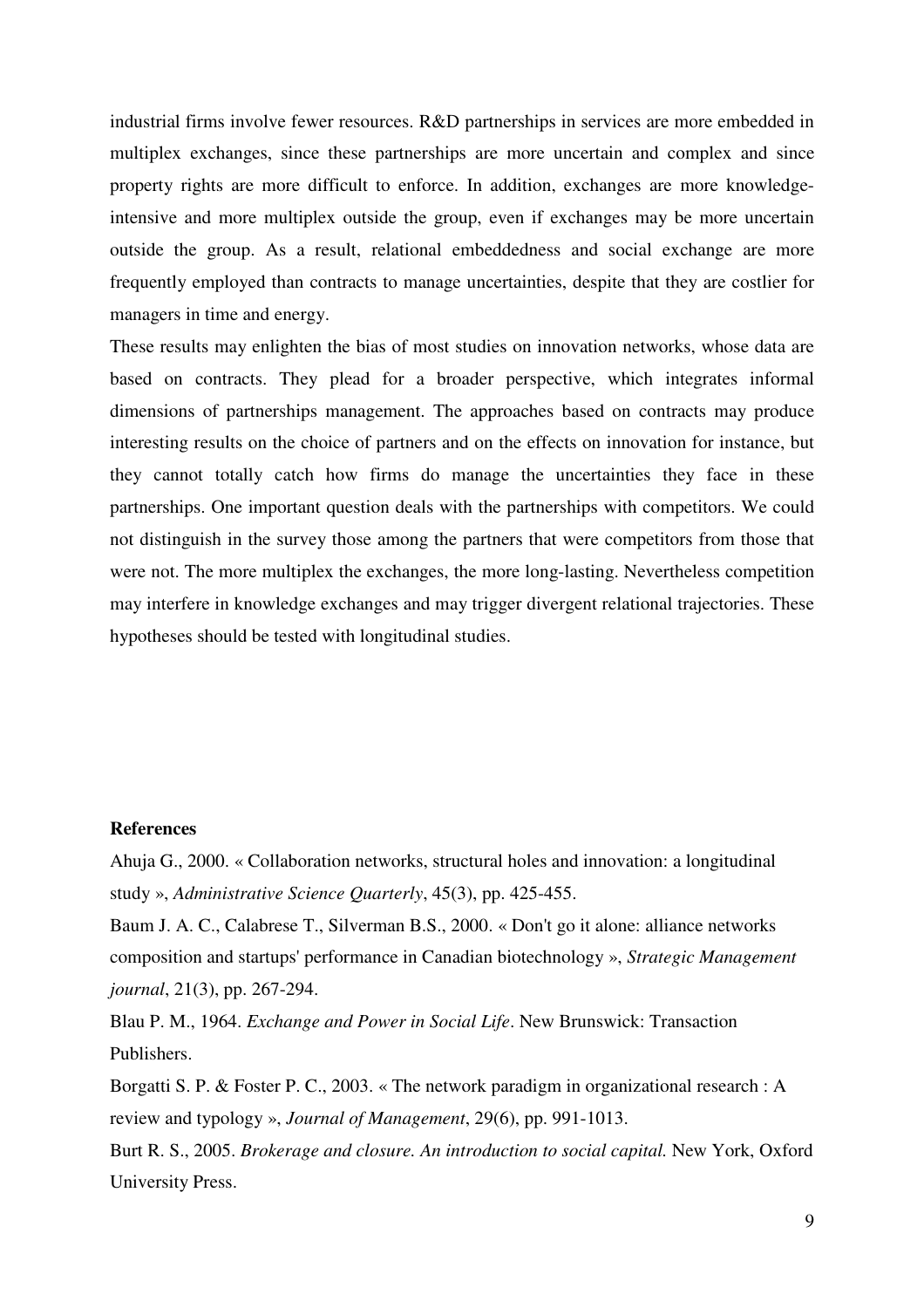Chesborough H., 2003. *Open Innovation: The New Imperative for Creating and Profiting from Technology*. Boston: Harvard Business School Press.

DiMaggio P., Louch H., 1998. "Socially embedded consumer transactions: For what kinds of purchase do people most often use networks?", *American Sociological Review*, 63, 619-637.

Granovetter M., 1985. "Economic action and social structure: the problem of embeddedness", *American Journal of Sociology*, 91(3), 481-510.

Gulati R., 1995. "Social Structure and Alliance Formation Patterns: A Longitudinal Analysis", *Administrative Science Quarterly*, 40, pp. 610-652.

Gulati R., 1998. "Alliances and Networks", *Strategic Management Journal*, 19(4), pp. 293- 318.

Hamdouch A., 2009. "Networking, clustering and innovation dynamics in the global economy: general presentation", *Journal of Innovation Economics*, 2, pp. 5-13.

Kogut B., 2000. "The network as knowledge: Generative rules and the emergence of structure", *Strategic Management Journal*, 21, pp. 405-425.

Lazega E., 2001. *The Collegial Phenomenon – The social mechanisms of cooperation among peers in a corporate law partnersh*ip. Oxford and New York: Oxford University Press

Llobrera J., Meyer D., Nammacher G. 2000 « Trajectories of industrial district: Impact of

strategic intervention in medical district », *Economic Geography*, Vol. 76, pp. 68-98.

Oliver A.L., 2001. "Strategic Alliances and the Learning Life-cycle of Biotechnology Firms", *Organization Studies*, 22(3), pp. 467-489.

Owen-Smith J., Powell W., 2003. « Knowledge networks as channels and conduits: The effects of spillovers in the Boston Biotechnology Community », *Organization Science*, 15(1), pp. 5-21.

Owen-Smith J., Riccaboni M., Pammolli F., Powell W., 2002. « A comparison of U.S. and European University-industry Relations in the Life Sciences », *Management Science*, 48(1), pp. 24-43.

Powell W., Koput K., Smith-Doerr L., 1996. Interorganizational collaboration and the locus of innovation: Networks of learning in biotechnology", *Administrative Science Quarterly*, 41, pp. 116-145.

Saxenian A.L., 1994. *Regional advantage*. *Culture and competition in Silicon Valley and Route 128.* Cambridge, Harvard University Press.

Shan W., Walker G., Kogut B., 1994. « Interfirm cooperation and startup innovation in the biotechnology industry », *Strategic Management Journal*, 15, pp. 387-394.